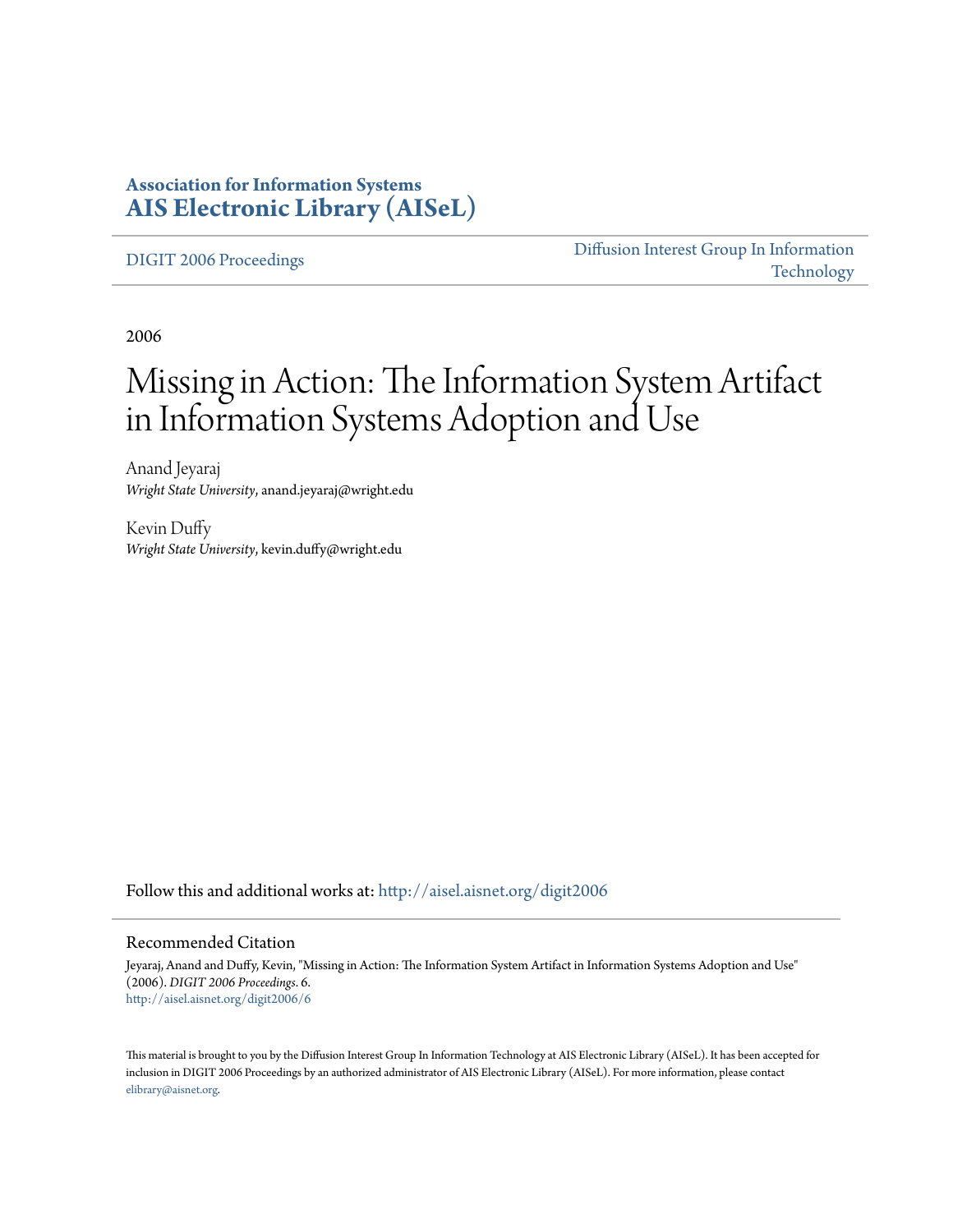## **Missing in Action: The** *Information System Artifact* **in Information Systems Adoption and Use**

**Anand Jeyaraj**  Wright State University [anand.jeyaraj@wright.edu](mailto:anand.jeyaraj@wright.edu)

**Kevin Duffy**  Wright State University [kevin.duffy@wright.edu](mailto:kevin.duffy@wright.edu)

#### **ABSTRACT**

Despite considerable research on information systems adoption and use by individuals, little is known about how the information system (IS) artifact itself affects adoption and use. Prior research has generally treated the IS artifact as a "blackbox" such that it remained peripheral to the central questions asked regarding adoption and use. This paper presents a feature-centric "IS artifact rating" scheme and shows one way in which to unravel the blackbox of the IS artifact and examine its effect on adoption and use. Implications for research and practice are also presented.

#### **INTRODUCTION**

Understanding the adoption and use of information systems have received considerable attention over the past few decades from theory and practice. A rich body of extant literature has examined the adoption and use of a wide variety of IS artifacts including decision support systems, expert systems, executive information systems, group support systems, and communication systems. Nevertheless, prior theories of adoption and use have generally not distinguished meaningfully between the various types of IS artifacts. Virtually all IS artifacts have been considered equal, and adoption and use of such artifacts treated similarly. However, IS artifacts possess inherent differences, chief being the features or functionalities they provide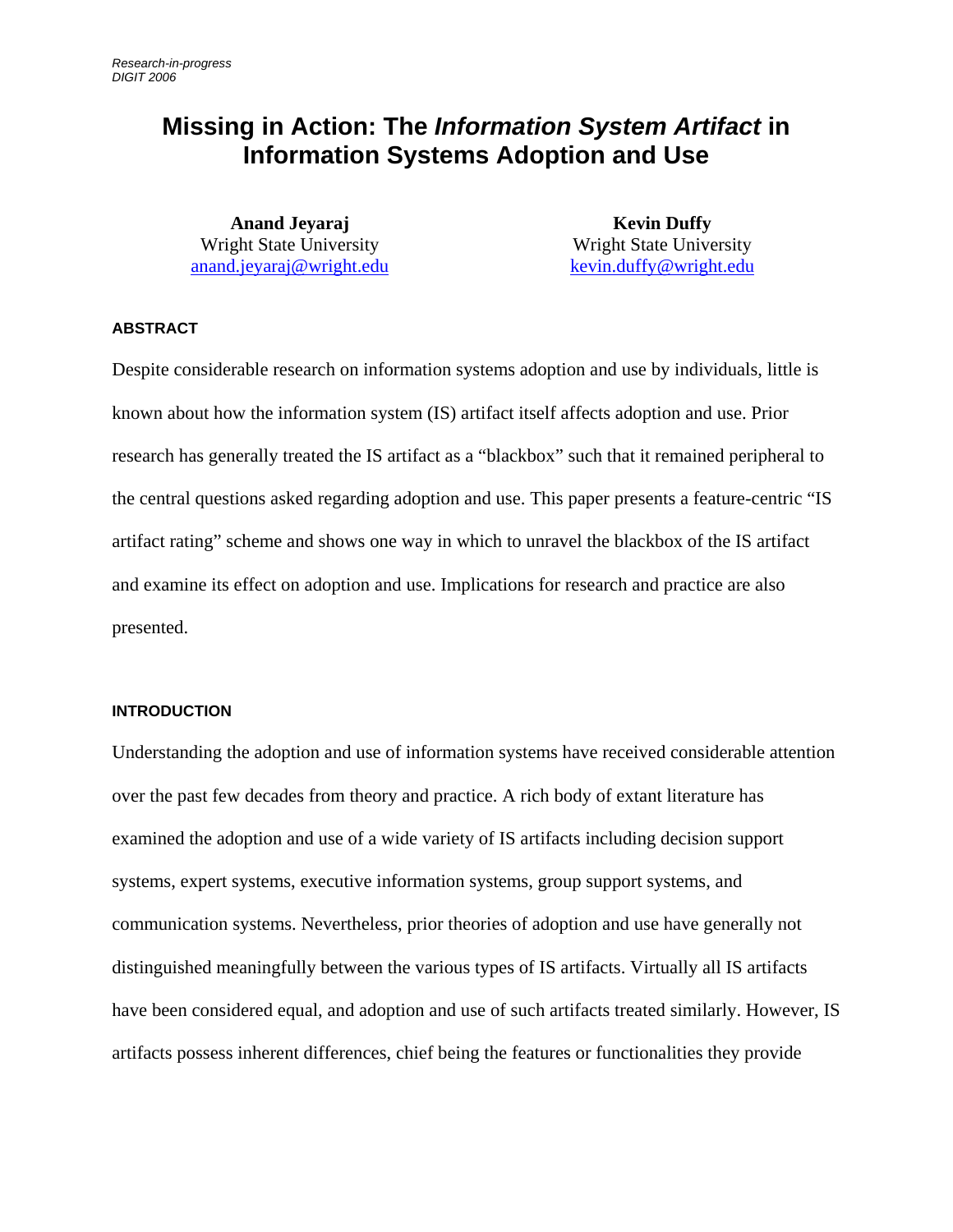1

users. Such differences in IS artifacts may be salient explanatory variables of adoption and use. This paper presents a model of adoption and use that integrates differences in IS artifacts.

#### **INFORMATION SYSTEMS ADOPTION AND USE**

Adoption and use of information systems by individuals in organizations have received considerable research attention over time. Researchers have employed a variety of dependent variables to explain individuals' adoption and use of information systems. These include intention to adopt (Karahanna et al., 1999), adoption (Keil et al., 1995), acceptance (Chau, 1996), intention to use (Venkatesh and Davis, 2000), and usage (Szajna, 1996; Moon and Kim, 2001).

Prior literature has examined a variety of information systems such as decision support systems (Sanders and Courtney, 1985), executive information systems (Bergeron et al., 1995), software packages (Venkatesh and Davis, 1996), database management systems (Grover and Teng, 1992), email (Szajna, 1996), operating systems (Karahanna et al., 1999), group support systems (Chin and Gopal, 1995), personal computers (Igbaria et al., 1997), and expert systems (Guimaraes et al., 1996) in organizational settings.

Despite the diversity of information systems in practice, prior literature has generally considered all information systems equal. This can be illustrated through the following two relatively simple observations.

 **Multiple information systems examined using similar theories/ models**. Prior research has examined different information systems using the same theories or models<sup>[1](#page-2-0)</sup>. For instance, the Technology Acceptance Model (TAM) has been used to examine email systems (Straub

<span id="page-2-0"></span> $1$  This is by no means an exhaustive list of theories on adoption and use. Interested readers are encouraged to consult Venkatesh et al. (2003) for an excellent review of several theories of adoption and use.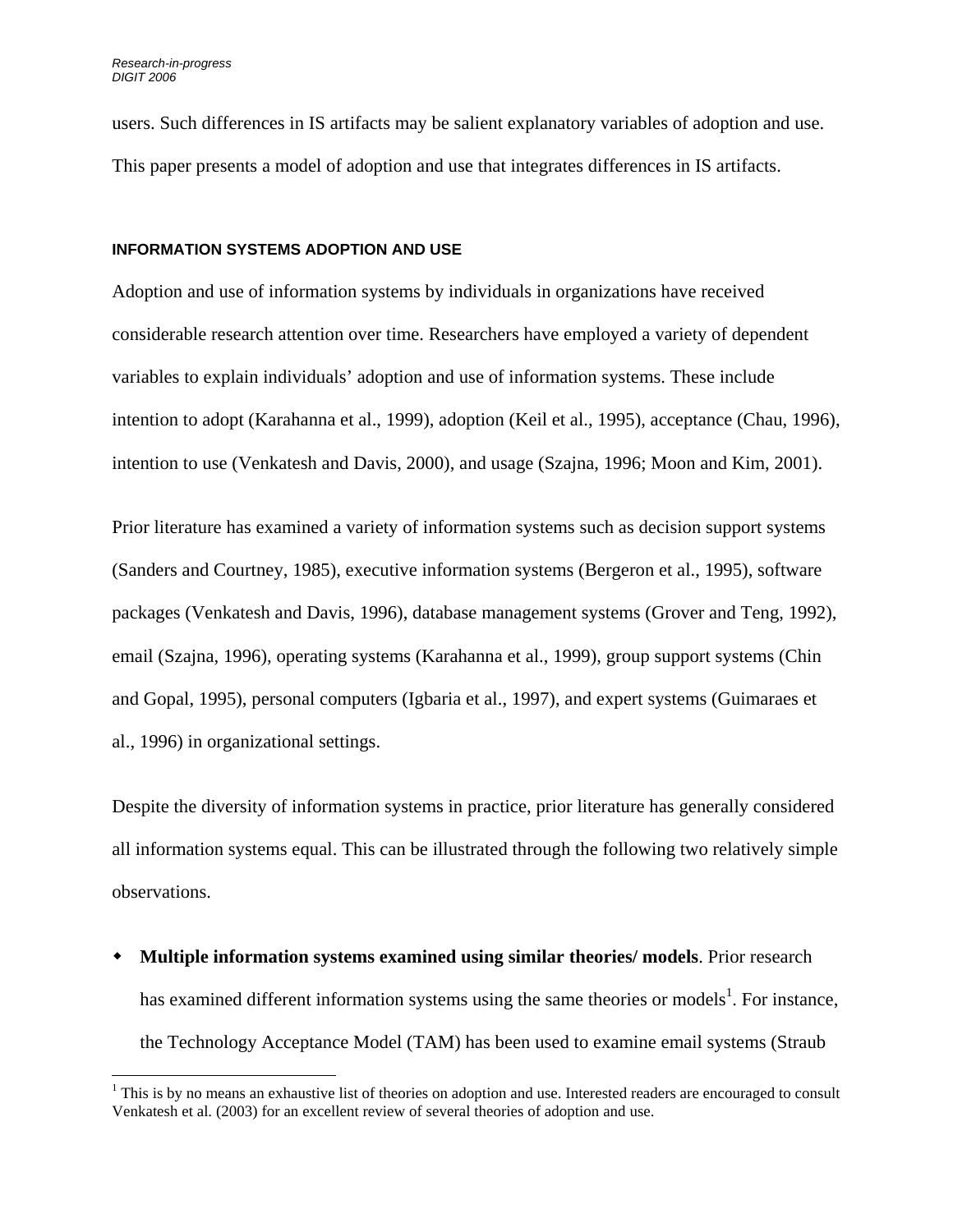et al., 1997), personal digital assistants (Yi et al. 2006), WWW (Moon and Kim, 2001), ERP systems (Hwang, 2005), and internet (Shih, 2004). This can be seen in studies involving other theories as well – including the Theory of Planned Behavior (TPB; Morris et al., 2005; Hardgrave and Johnson, 2003), the Diffusion of Innovations Model (DoI; Agarwal and Prasad, 1998; Chin and Gopal, 1995), the Task Technology Fit Model (TTF; Goodhue and Thompson, 1995; Dishaw and Strong, 1999), and the Unified Theory of Acceptance and Use of Technology (UTAUT; Venkatesh et al., 2003).

 **Multiple theories/ models examined similar information systems**. Prior research has examined similar information systems using different theories or models. For instance, email systems have been examined using TAM (Davis, 1989) and Social Information Processing Theory (Fulk, 1993). Similarly, microcomputers and personal computers have been examined using the Model of PC Utilization (MPCU; Igbaria, 1992) and TAM (Igbaria et al., 1997). Computer aided software engineering (CASE) tools have been examined using TAM (Chau, 1996) as well as DoI (Sultan and Chan, 2000). The same pattern can be observed in prior studies involving other technologies as well – including DSS (Barki and Huff, 1985; Bergeron et al., 1995), and WWW (Moon and Kim, 2001; Agarwal and Prasad, 1997).

The foregoing provides some clues on how the adoption and use literatures have generally viewed information systems – as substitutable or replaceable entities across different theories or models, and sometimes, even across studies. In one sense, such substitutability is helpful to determine the generalizability of various theories and models across different settings involving different information systems. However, gains in generalizability are offset by losses in specificity since an important part of the adoption story – the IS artifact – is often overlooked or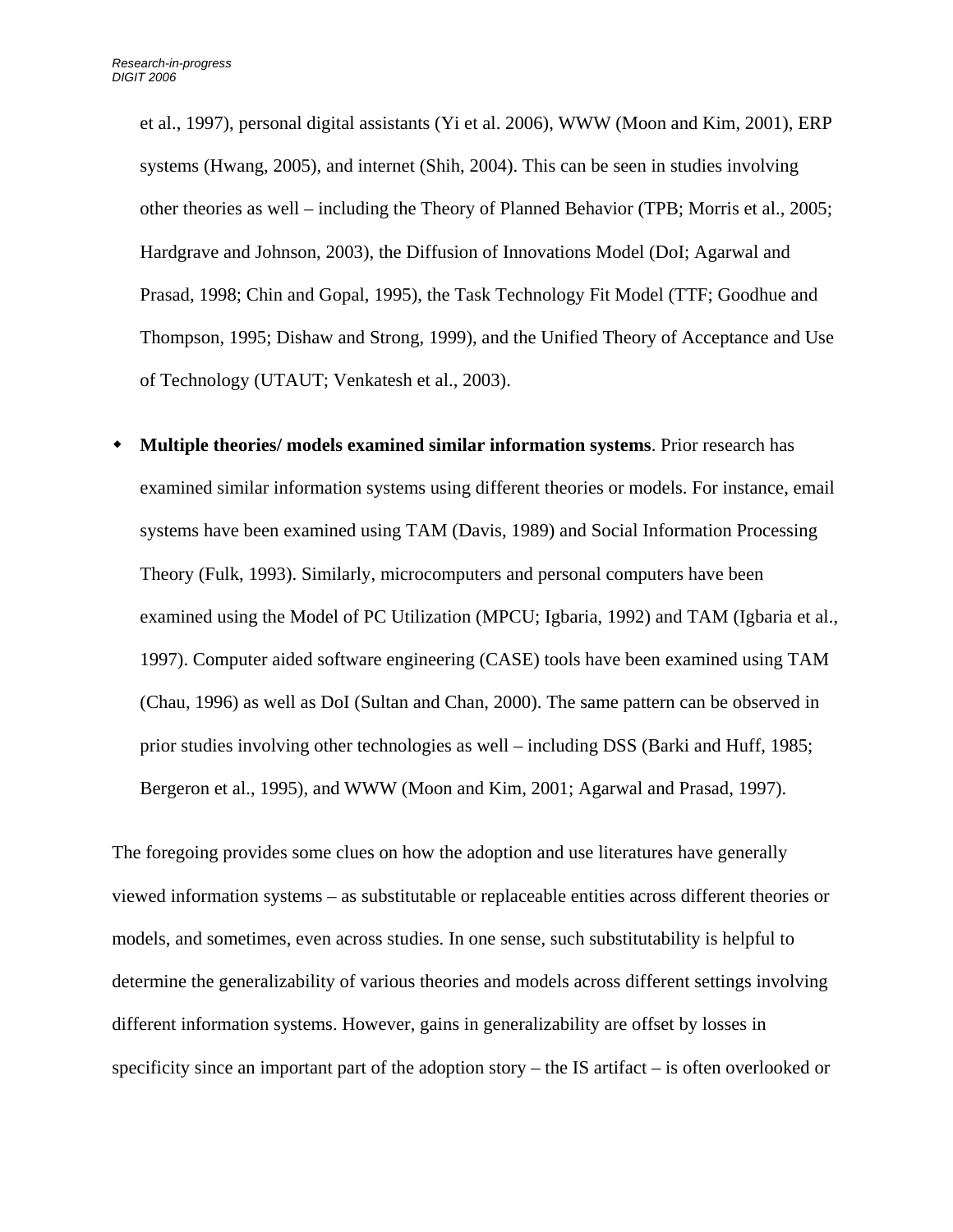shortchanged. Certainly not all information systems are created equal; there are usually considerable differences between different types of information systems. For instance, an email system is very different from a spreadsheet system in their capabilities; the former is primarily aimed at communication between parties whereas the latter is aimed at manipulating data.

To illustrate further, TAM, for instance, does not consider the capabilities or the differences in capabilities of information systems in explaining adoption and use – TAM argues that individuals will adopt or use them as long as the systems are useful and easy to use (Davis, 1989), whether it be an email system or a spreadsheet system. Similar observations can be made about other theories as well. The Theory of Reasoned Action (TRA), for instance, posits that individual attitudes and subjective norms explain individual behavior (Fishbein and Ajzen, 1975) whereas TPB argues that individual attitudes, subjective norms, and behavioral control explain individual behavior (Ajzen, 1991). Other theories such as UTAUT argue that facilitating conditions and social influence are also important factors in explaining individual behavior (Venkatesh et al., 2003).

Collectively, the many theories and models of individual adoption and use present different classes of antecedents. These include innovation attributes such as perceived usefulness, perceived ease of use, relative advantage, complexity, compatibility, trialability, observability, and system quality (Davis, 1989; DeLone and McLean, 1992; Rogers, 1995); individual characteristics such as playfulness, innovativeness, self-efficacy, and attitudes (Agarwal and Prasad, 1997; Compeau and Higgins, 1995; Taylor and Todd, 1995; Webster and Martocchio, 1992); task characteristics such as newness, difficulty, variety, and routineness (Igbaria, 1990; Guimaraes et al., 1992; Raymond and Bergeron, 1992; Sanders and Courtney, 1985); and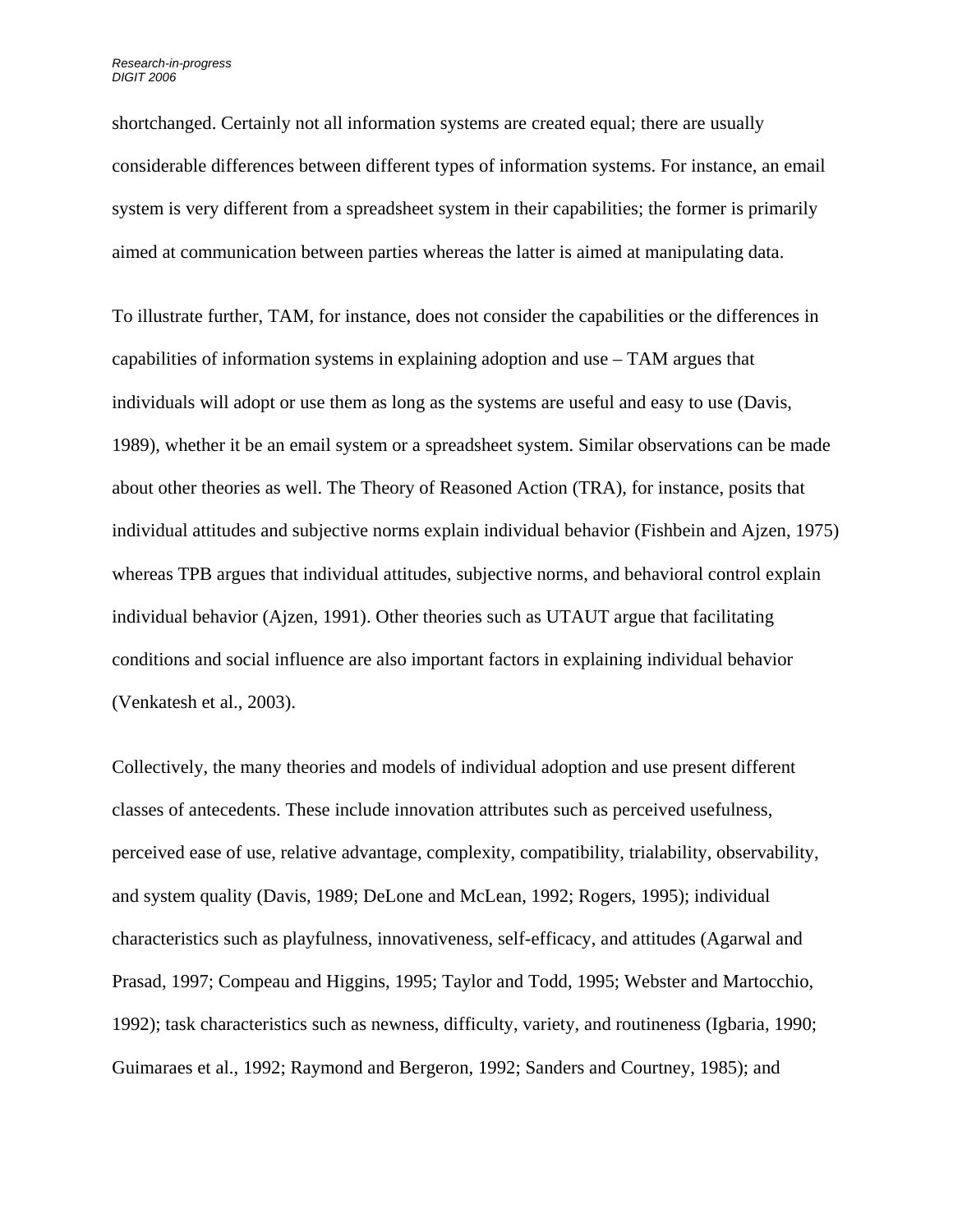contextual factors such as top management support, facilitating conditions, voluntariness, and task-fit (Agarwal and Prasad, 1997; Igbaria et al., 1995; Karahanna et al., 1999; Goodhue and Thompson, 1995; Venkatesh et al., 2003).



**Figure 1**. The extant "blackbox" view of information systems artifacts

None of these different classes of antecedents directly deal with information systems and their inherent capabilities. Individual attributes, for instance, represent the characteristics of the individual. Task characteristics refer to the activities performed by the individual using information systems. Contextual factors describe the environment in which the individual is situated. Innovation attributes represent aspects of information systems, and would seem to deal with information systems. However, these variables merely represent an individual's subjective interpretations rather than the objective capabilities of information systems. Thus, it is possible to conclude that information systems artifacts have been treated as "blackboxes" and have not figured directly in extant explanations of adoption and use. Figure 1 presents the extant view of research on information systems adoption and use.

#### **MISSING IN ACTION: THE** *INFORMATION SYSTEM ARTIFACT*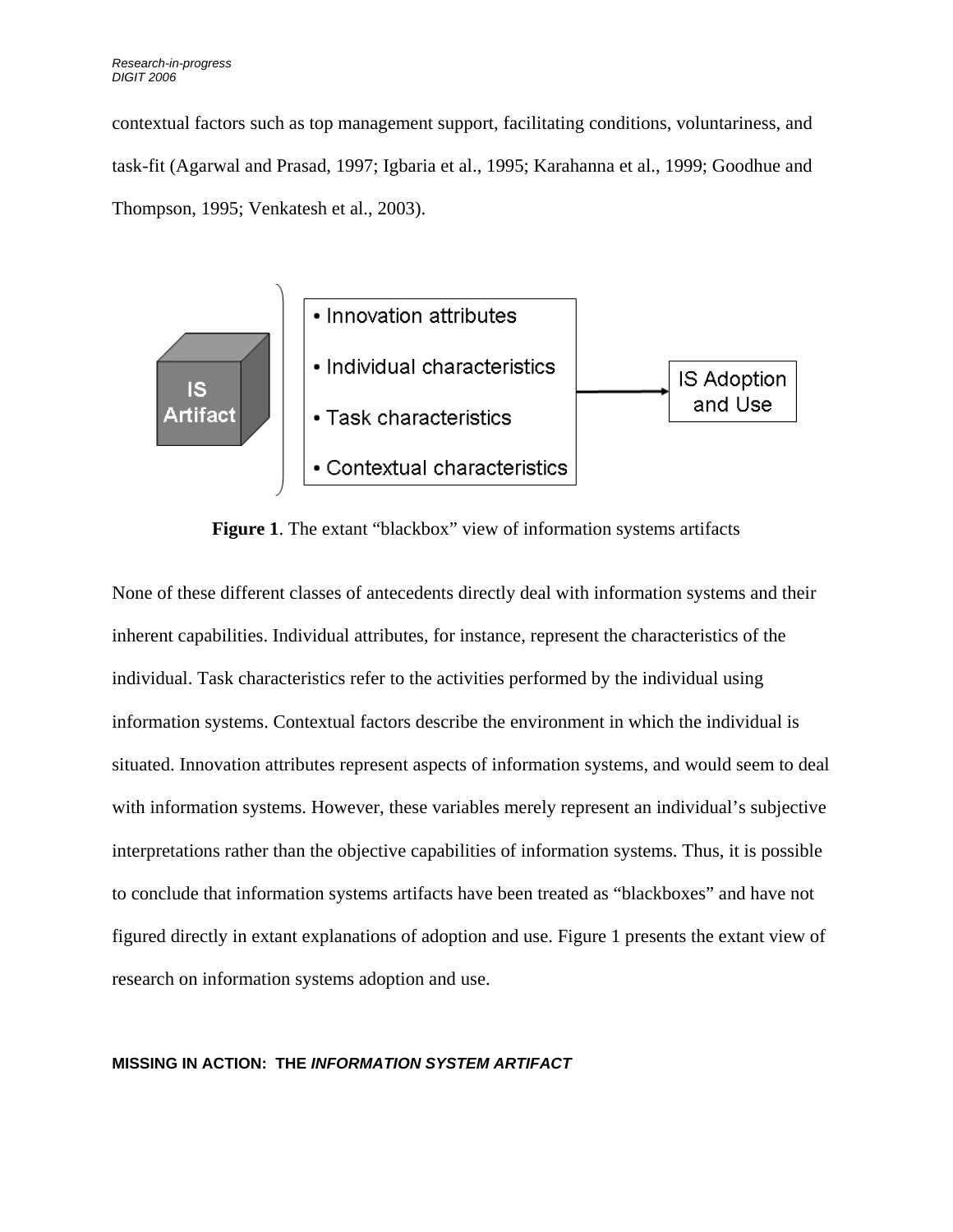To more directly incorporate the IS artifact in theorizing information systems adoption and use, it becomes necessary to unravel the "blackbox" representing the IS artifact. What is contained by the blackbox? This question can be answered in multiple ways. One possible answer is that the blackbox represents the actual information system artifact (e.g. Microsoft Frontpage, Corel Presentations, etc.) being adopted by individuals. Another possibility is to associate a particular type of information system (e.g. word processing systems, spreadsheets, etc.) being adopted by individuals. In either case, the set of features or capabilities (e.g. Jasperson et al. 2005) can be used to operationalize the blackbox. However, these approaches allow for only a subset of the variety of information systems to be addressed.

| <b>Feature/Function/Capability</b>                                    | Rating (select one)        |
|-----------------------------------------------------------------------|----------------------------|
| To communicate securely with other individuals or parties             | $No - Low - Medium - High$ |
| To prepare a report or document                                       | $No - Low - Medium - High$ |
| To send a form letter to multiple individuals or parties              | $No - Low - Medium - High$ |
| To create an image or picture                                         | $No - Low - Medium - High$ |
| To run some ad-hoc queries on existing data                           | $No - Low - Medium - High$ |
| To collaborate with other individuals or parties on the same document | $No - Low - Medium - High$ |
| To prepare a presentation or slideshow                                | $No - Low - Medium - High$ |
| To obtain periodic reports of specific types on existing data         | $No - Low - Medium - High$ |
| To create a movie                                                     | $No - Low - Medium - High$ |
| To perform a what-if analysis of various scenarios                    | $No - Low - Medium - High$ |
| To publish a web page                                                 | $No - Low - Medium - High$ |
| To generate complex graphic designs and illustrations                 | $No - Low - Medium - High$ |

**Table 1**. Illustrative set of features in information system artifacts

An alternative approach may be to allow the blackbox to represent the set of all features or capabilities for all types of information systems (See Table 1, which contains an illustrative set of features or capabilities possessed by information systems artifacts; this is not an exhaustive list of all features. An exhaustive list of such "objective" features of the IS artifacts may be compiled by reviewing academic and practitioner literature on information systems.)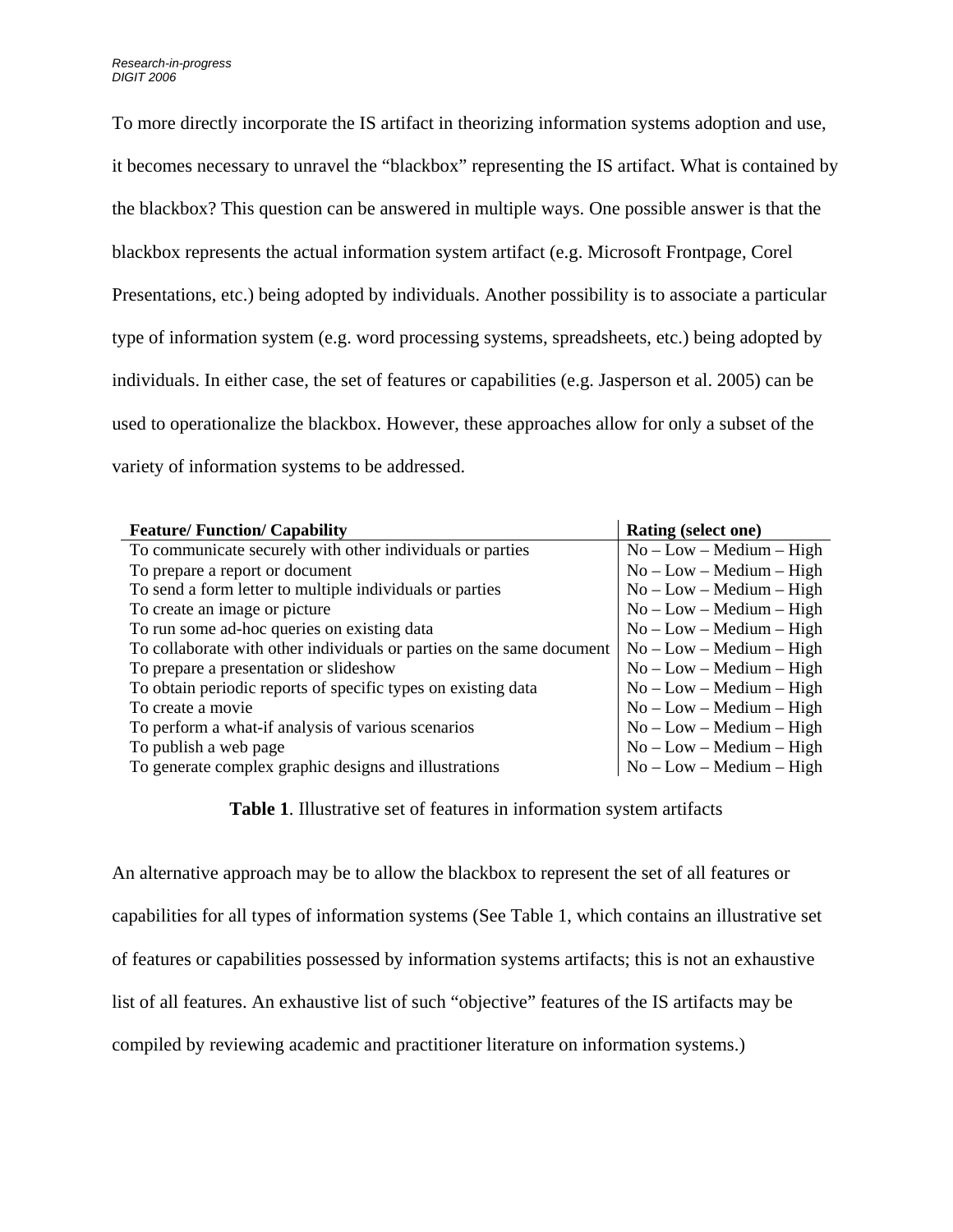A feature list, as illustrated in Table 1, can be used to evaluate different IS artifacts or different types of IS artifacts using a single instrument. The IS artifacts may be evaluated for each feature on a scale such as "low," "medium," and "high." (It may be possible to use another scale with more variability if desired.) Using numerical equivalents for the three scale values, a combined overall rating may be computed of each IS artifact under examination. This overall rating may be known as the "**IS artifact rating**." The artifact rating represents the extent to which an IS artifact provides all possible features or capabilities for individuals to accomplish their tasks. Based on the rating scale shown on Table 1, the artifact rating would be higher for IS artifacts that got rated "high" on a majority of features than the ones that received "low" on a majority of features. Table 2 shows an example of how this rating scheme may be used to evaluate different IS artifacts.

| <b>Feature/Function/Capability</b>       | <b>Rating (for an</b><br>email system) | Rating (for a<br>database system) | Rating (for a<br>custom system) |
|------------------------------------------|----------------------------------------|-----------------------------------|---------------------------------|
| To communicate securely with other       | High                                   | N <sub>0</sub>                    | High                            |
| individuals or parties                   |                                        |                                   |                                 |
| To prepare a report or document          | No                                     | High                              | Medium                          |
| To send a form letter to multiple        | Medium                                 | N <sub>0</sub>                    | High                            |
| individuals or parties                   |                                        |                                   |                                 |
| To create an image or picture            | No                                     | N <sub>0</sub>                    | N <sub>0</sub>                  |
| To run some ad-hoc queries on existing   | No                                     | High                              | High                            |
| data                                     |                                        |                                   |                                 |
| To collaborate with other individuals or | No                                     | N <sub>0</sub>                    | High                            |
| parties on the same document             |                                        |                                   |                                 |
| To prepare a presentation or slideshow   | N <sub>0</sub>                         | N <sub>0</sub>                    | N <sub>0</sub>                  |
| To obtain periodic reports of specific   | N <sub>0</sub>                         | High                              | High                            |
| types on existing data                   |                                        |                                   |                                 |
| To create a movie                        | No                                     | N <sub>0</sub>                    | N <sub>0</sub>                  |
| To perform a what-if analysis of various | No                                     | Medium                            | High                            |
| scenarios                                |                                        |                                   |                                 |
| To publish a web page                    | No                                     | Medium                            | Medium                          |
| To generate complex graphic designs      | N <sub>0</sub>                         | N <sub>0</sub>                    | N <sub>0</sub>                  |
| and illustrations                        |                                        |                                   |                                 |

**Table 2**. Hypothetical ratings for selected information system artifacts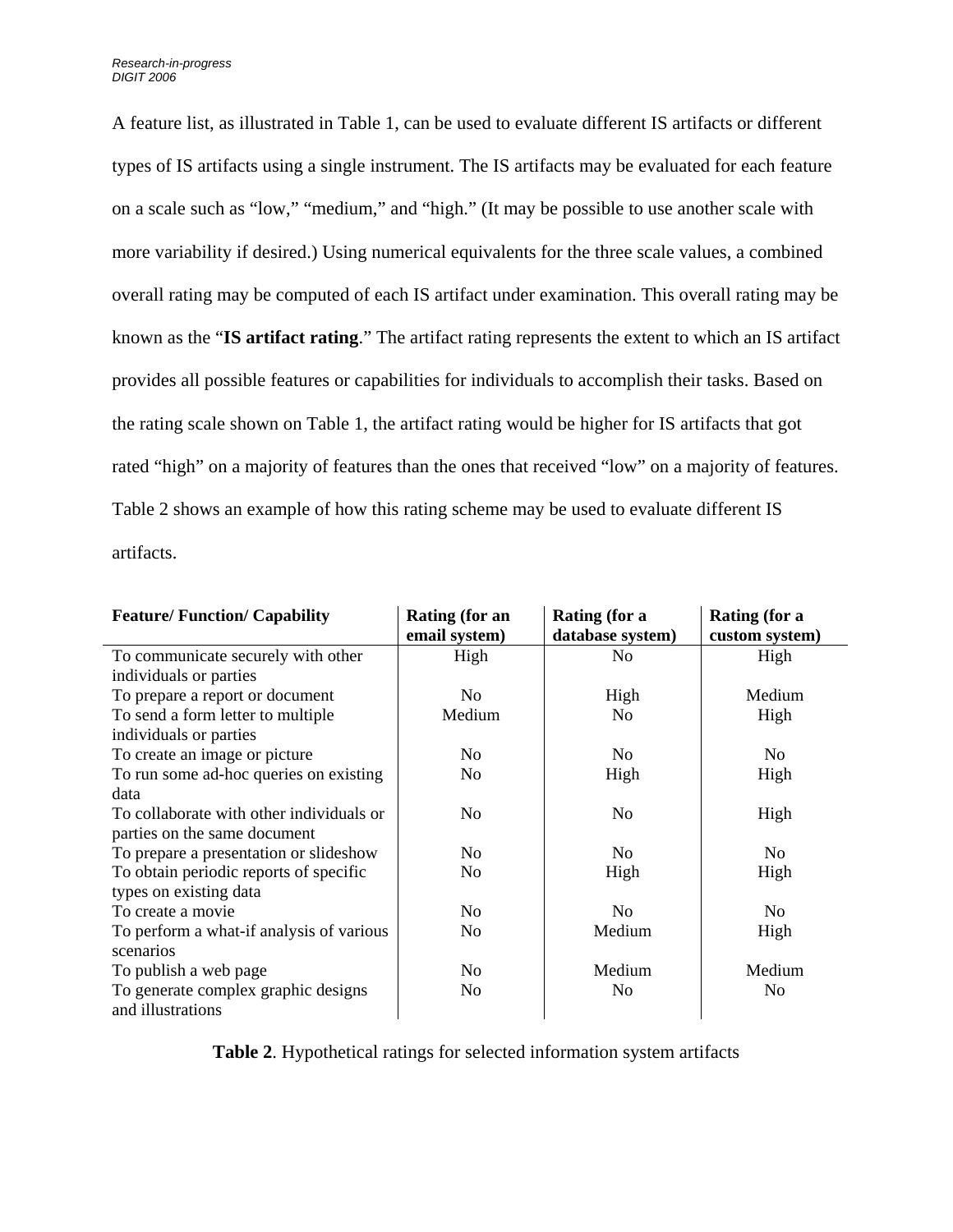All else being equal, the IS artifact rating would exhibit a positive relationship to information systems adoption and use. The reasoning for this proposition is as follows. Under ideal conditions, it is not difficult to imagine a single IS artifact providing all possible features, and serving as an all-purpose tool for individuals. Such an integrated all-purpose artifact would enable individuals to carry out all their context-specific tasks. For instance, an organization may implement an in-house solution to support all activities such as document creation, reporting, querying, communication, collaboration, etc., especially when all such activities are related to the primary responsibilities of individuals. In such a scenario, individuals may not have to rely on other systems. Furthermore, if such an integrated all-purpose IS artifact were indeed available, individuals are more likely to adopt and use such a system to accomplish their tasks. This can be attributed to two inter-related reasons. First, they would not need to adopt and use new systems since the integrated all-purpose artifact would be sufficient for their needs. Second, they do not have to spend resources learning new systems. Thus, an integrated all-purpose system, indicated by a higher IS artifact rating, is more likely to be adopted and used by individuals.

#### Proposition: *Ceteris paribus, the IS artifact rating is positively related to information systems adoption and use*.

Table 2 may be used to illustrate this point. Assuming numerical values of 0 (for No), 1 (for Low), 3 (for Medium), and 5 (High), the "IS artifact rating" measures for the three artifacts on Table 2 would be 8 for the email system, 21 for the database system, and 36 for the custom system. According to the proposition above, users are more likely to adopt and use the custom system since its rating is higher than the other two systems (due to the superior capabilities provided by the custom system). This scheme enables the IS artifact to be more directly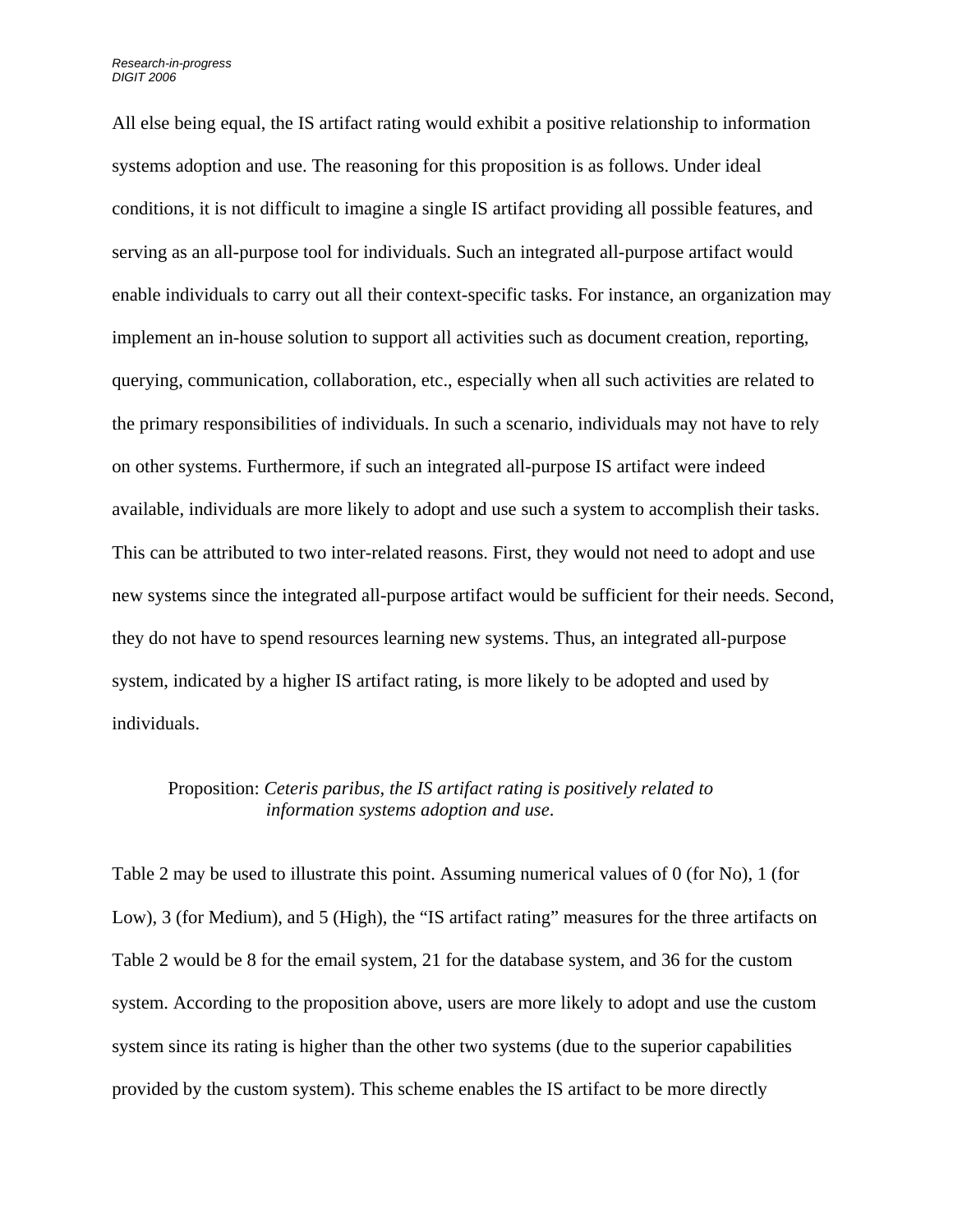considered in theorizing information systems adoption and use, by actually incorporating the capabilities of IS artifacts that are available to users. Figure 2 presents this alternate view of dealing with IS artifacts in understanding adoption and use.



**Figure 2**. The proposed view of information systems artifacts

#### **IMPLICATIONS**

This research has two broad implications for research and practice. First, the IS artifact rating relies heavily on the enumeration of features and capabilities of IS artifacts. Table 1 lists only an illustrative set of features. Future research would be required to finalize the list of features that may be used to obtain the IS artifact ratings. Second, the IS artifact rating is expected to be positively related to information systems adoption and use. While such expectations are based on *ceteris paribus* considerations, the impact of the artifact rating is also likely to be affected by contingencies such as voluntariness of the adoption context, non-availability of comparable systems, etc. Future research should also examine contingent explanations of artifact rating in information systems adoption and use.

#### **CONCLUSION**

In contrast to extant views of the IS artifact as a blackbox, the paper argues for a more direct treatment of the IS artifact in research on information systems adoption and use. By opening the blackbox of the IS artifact, the paper proposes "IS artifact rating" as a measure of the features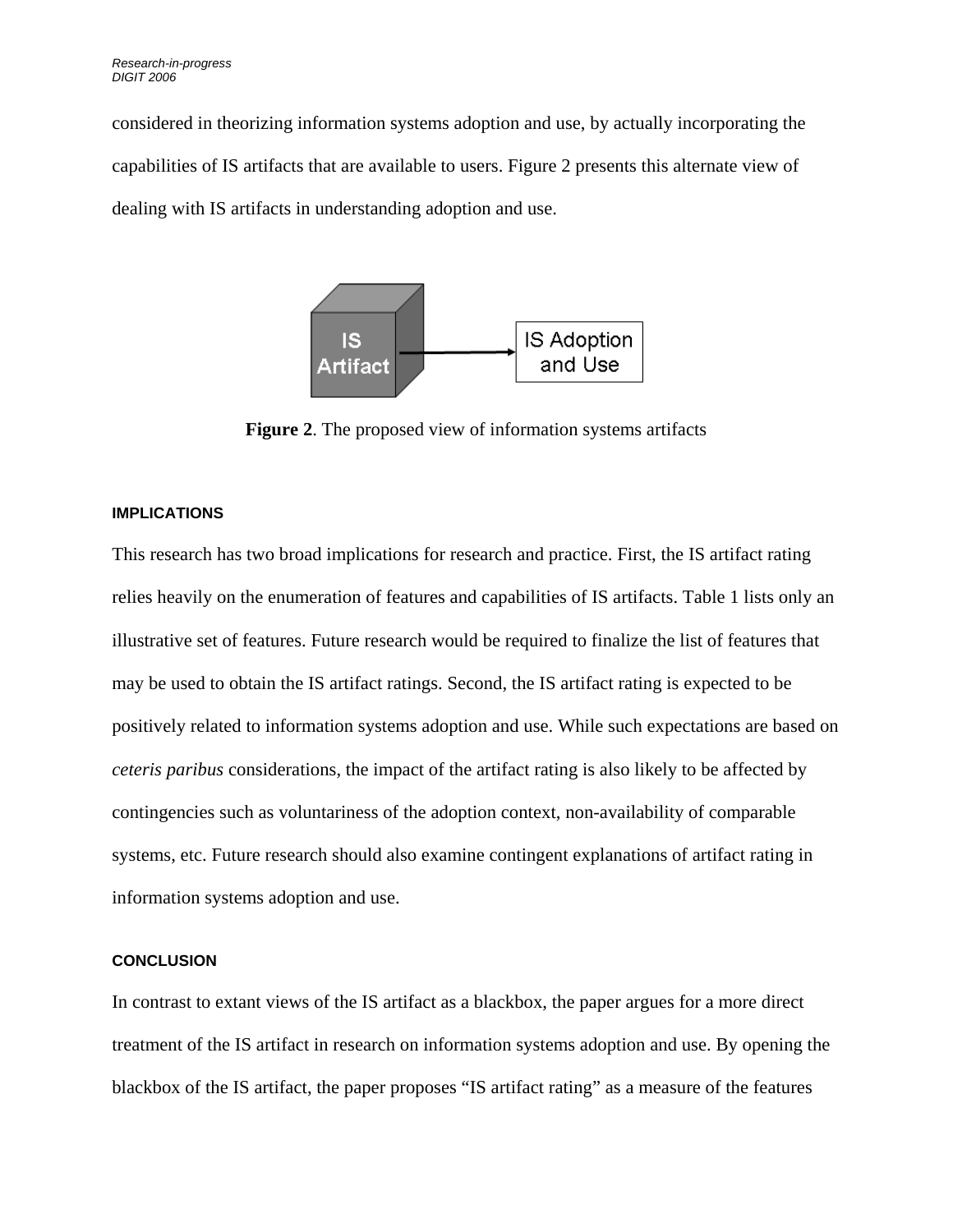and capabilities of the IS artifact. The measure relies on the enumeration of all features and

capabilities provided by IS artifacts such that any IS artifact can be rated using the same

measure. This allows the IS artifact to be more directly incorporated in theorizing information

systems adoption and use.

#### **REFERENCES**

- Agarwal, R., and Prasad, J. "The Role of Innovation Characteristics and Perceived Voluntariness in the Acceptance of Information Technologies," *Decision Sciences* (28:3) 1997, pp 557-582.
- Agarwal, R., and Prasad, J. "The Antecedents and Consequents of User Perceptions in Information Technology Adoption," *Decision Support Systems* (22:1) 1998, pp 15-29.
- Ajzen, I. "The Theory of Planned Behavior," *Organizational Behavior and Human Decision Processes* (50:2) 1991, pp 179-211.
- Barki, H., and Huff, S.L. "Change, Attitude to Change, and Decision Support System Success," *Information & Management* (9:5) 1985, pp 261-268.
- Bergeron, F., Raymond, L., Rivard, S., and Gara, M. "Determinants of EIS Use: Testing a Behavioral Model," *Decision Support Systems* (14:2) 1995, pp 131-146.
- Chau, P.Y.K. "An Empirical Assessment of a Modified Technology Acceptance Model," *Journal of Management Information Systems* (13:2) 1996, pp 185-204.
- Chin, W.W. and Gopal. A. "Adoption Intention in GSS: Relative Importance of Beliefs, " *Data Base* (26:2,3), pp 42-63.
- Compeau, D.R., and Higgins, C.A. "Computer Self-Efficacy: Development of a Measure and Initial Test," *MIS Quarterly* (19:2) 1995, pp 189-211.
- Davis, F.D. "Perceived Usefulness, Perceived Ease of Use, and User Acceptance of Information Technology," *MIS Quarterly* (13:3) 1989, pp 319-339.
- DeLone, W.H., and McLean, E.R. "Information Systems Success: The Quest for the Dependent Variable," *Information Systems Research* (3:1) 1992, pp 60-95.
- Dishaw, M.T., and Strong, D.M. "Extending the Technology Acceptance Model with Task-Technology Fit Constructs," *Information & Management* (36:1) 1999, pp 9-21.
- Fishbein, M., and Ajzen, I. *Belief, Attitude, Intention, and Behavior* Addison-Wesley, Reading, MA, 1975.
- Fulk, J. "Social Construction of Communication Technology," *Academy of Management Journal* (36:5) 1993, pp 921-950.
- Goodhue, D.L., and Thompson, R.L. "Task-Technology Fit and Individual Performance," *MIS Quarterly* (19:2) 1995, pp 213-236.
- Grover, V., and Teng, J.T.C. "An Examination of DBMS Adoption and Success in American Organizations," *Information & Management* (23) 1992, pp 239-248.
- Guimaraes, T., Igbaria, M., and Lu, M. "The Determinants of DSS Success: An Integrated Model," *Decision Sciences* (23:2) 1992, pp 409-430.
- Guimaraes, T., Yoon, Y., and Clevenson, A. "Factors important for Expert Systems Success: A Field Test," *Information & Management* (30:3) 1996, pp 119-130.
- Hwang, Y. "Investigating Enterprise Systems Adoption: Uncertainty Avoidance, Intrinsic Motivation, and the Technology Acceptance Model," *European Journal of Information Systems* (14:2) 2005, p 150.
- Igbaria, M. "An Examination of Microcomputer Usage in Taiwan," *Information & Management* (22:1) 1992, pp 19- 28.
- Igbaria, M., Guimaraes, T., and Davis, B. "Testing the Determinants of Microcomputer Usage via a Structural Equation Model," *Journal of Management Information Systems* (11:4) 1995, pp 87-104.
- Igbaria, M., and Nachman, S.A. "Correlates of User Satisfaction with End-User Computing," *Information & Management* (19:2) 1990, pp 73-82.
- Igbaria, M., Zinatelli, N., Cragg, P., and Cavaye, A.L.M. "Personal Computing Acceptance Factors in Small Firms: A Structural Equation Model," *MIS Quarterly* (21:3) 1997, pp 279-302.